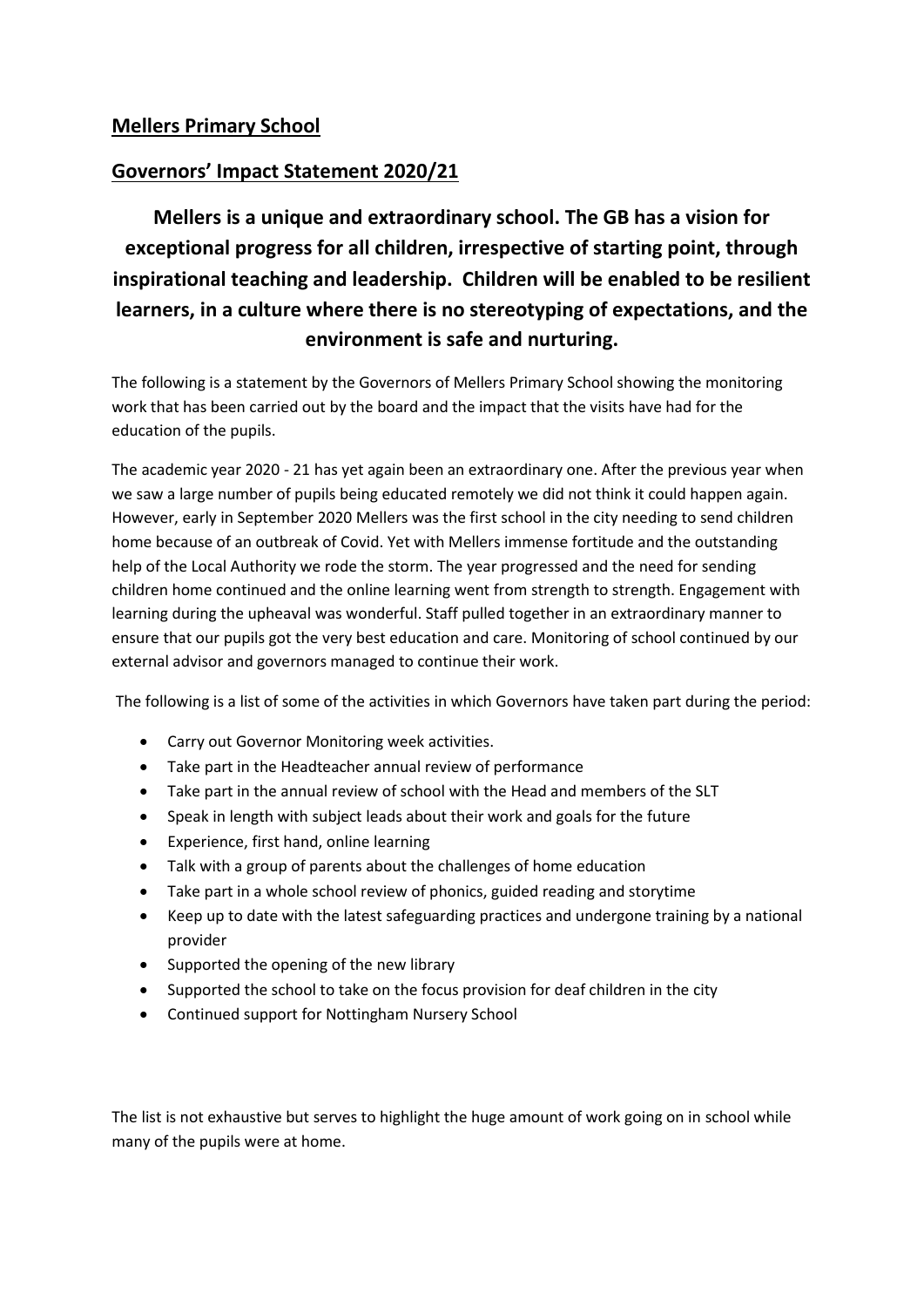### **So where was the real impact of the work of the Governing Body?**

For the purposes of the 20/21 report I would like to highlight 3 main areas where I feel that the governor impact has been the greatest

- 1. The development of subject leadership in the school
- 2. The support for the school to incorporate the Nottingham City provision for deaf pupils
- 3. The development of the new school library
- 4. Ensuring that pupil and staff wellbeing is at the heart of the school

## Subject Leadership

In the academic year 2019/20 the primary curriculum underwent a massive review with school needing to reform their curriculum from a more holistic approach to a subject based approach – much like the secondary school model. This necessitated the appointing of talented and experienced teachers to lead subject areas, some of which they were previously unfamiliar with. Through our governor monitoring, despite lockdown and home learning, we have met with our subject leads to ensure that these people were being well supported in order to establish their subject areas and lead staff to teach a high quality curriculum effectively. Governors have invited the leads to speak at meetings to describe their work and discuss their ongoing plans. Leads have attended NST training and moderation and some have been invited to speak at local authority training to inspire young teachers. Governors are confident that we have a raft of middle leaders who are growing in confidence and being supported to deliver a high quality curriculum fit for the Mellers' pupils.

## Focus Provision for Nottingham City Deaf Provision at Mellers

Early in the academic year we were approached by the Special Needs Team at the local authority to consider integrating the city provision for deaf pupils into our school. Governors supported this wholeheartedly, recognising that to move the provision to Mellers would only enhance our inclusive ethos and bring enrichment and increased understanding of the needs of all pupils into the school. We worked alongside architects, surveyors, the team of teachers of the deaf, parents, pupils and the local authority to make this happen. It means that the provision is now ready to open at Mellers in September 2021, although, unfortunately, despite many hours of hard work and emails, the building will not be ready on time. However, as a governing body we feel proud to welcome the new pupils and staff to what will be a great addition to our school.

#### School Library

About three years ago the governors spent time interviewing pupils and particularly those who were potentially capable of being our highest achievers. We gained much from this including their desire to have a proper library space. Space at Mellers has always been a challenge and since then we have returned to the notion of a library provision on many occasions. Finally, this academic year, governors were delighted to be able to allocate the funding, support with the finding of a designer and, through the school improvement process, give our backing to the staff leading the process. We are delighted that the new school library will be ready to open when the pupils return to school in September and look forward to seeing it flourish.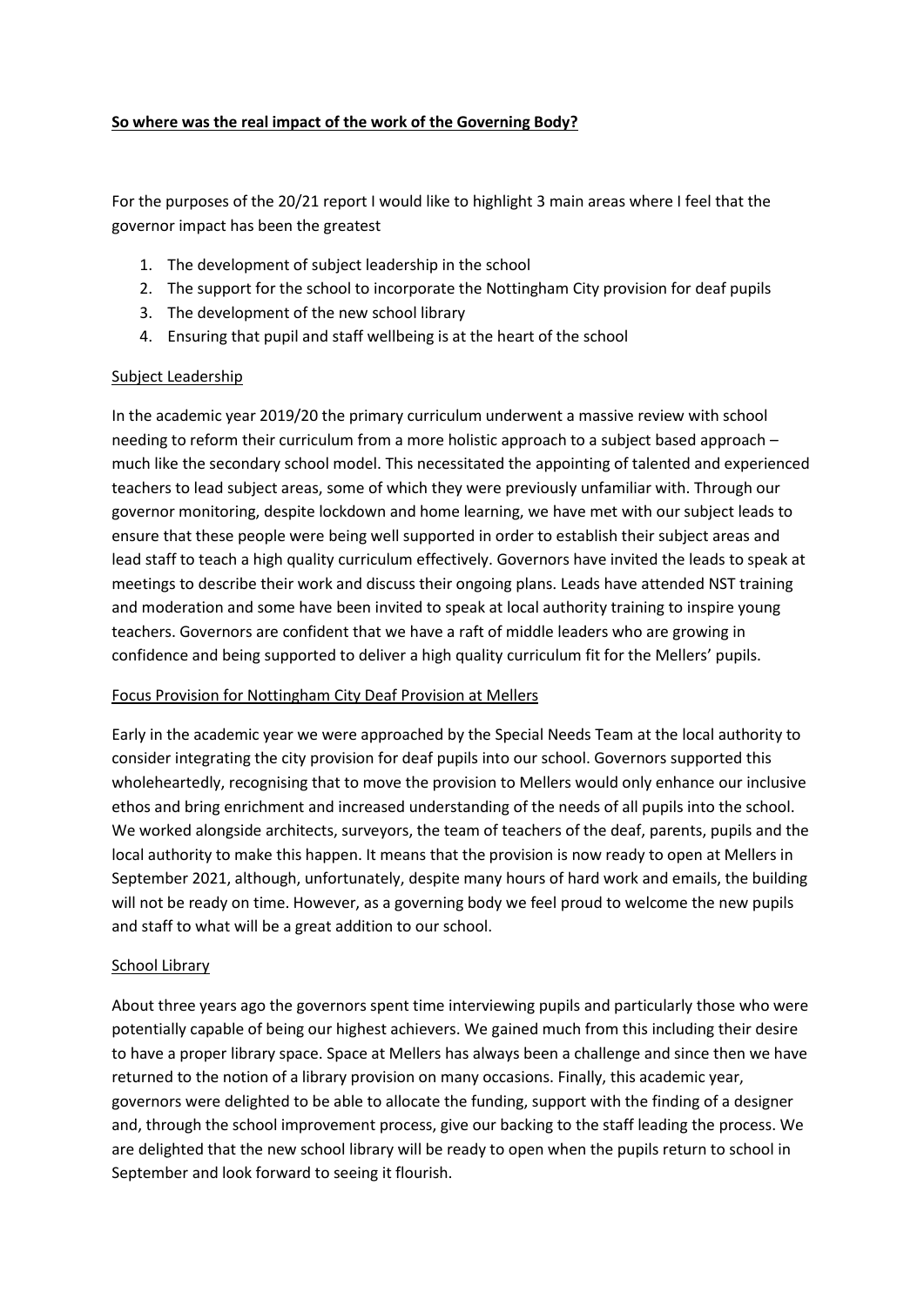### **Ensuring that pupil and staff wellbeing is at the heart of the school**

In order to have a successful school the governors believe that staff and pupil wellbeing is at the heart of everything we do and it is always central to our discussions when considering the strategic developments at Mellers. Wellbeing is promoted throughout all committee and full Governing Body meetings. This also includes training for safeguarding in which all members of the full Governing Body have participated despite lockdown.

The Governing Body is divided into 3 working groups each monitoring a different area:

Pupil Progress

Pupils and Curriculum

Finance and General Purposes

Governors visit the school for many different reasons and in doing so monitoring of all areas of the work is an on - going process. We have a Governors' Blog which is on the school website and it is interesting to read about all the activities that are undertaken by Governors.

Below are the specific areas of the School Improvement Plan which the Governors have monitored last academic year and notes regarding the impact we believe our activities have had.

| <b>Improvement Area</b>                                                                                                                             | <b>Activity</b>                                                                                                                                                                                     | Impact                                                                                                    |
|-----------------------------------------------------------------------------------------------------------------------------------------------------|-----------------------------------------------------------------------------------------------------------------------------------------------------------------------------------------------------|-----------------------------------------------------------------------------------------------------------|
| Priority area 1: to ensure that a<br>robust curriculum is in place,<br>which fully reflects the Mellers<br>aspirational vision for our<br>community | Governors received<br>feedback from the<br>deep dive into Science                                                                                                                                   | The Science curriculum is<br>now being taught more<br>consistently<br>across the school                   |
|                                                                                                                                                     | Governors received<br>feedback from SLT<br>regarding the<br>progress with<br>establishing the<br>curriculum in order to<br>focus their questions<br>in monitoring<br>meetings with subject<br>leads | Monitoring meetings are<br>now more focussed. They<br>are valued by subject leads                         |
|                                                                                                                                                     | Governors reported<br>back their monitoring<br>meetings to the FGB                                                                                                                                  | Governors are informed<br>about developments across<br>the school and not just their<br>own subject areas |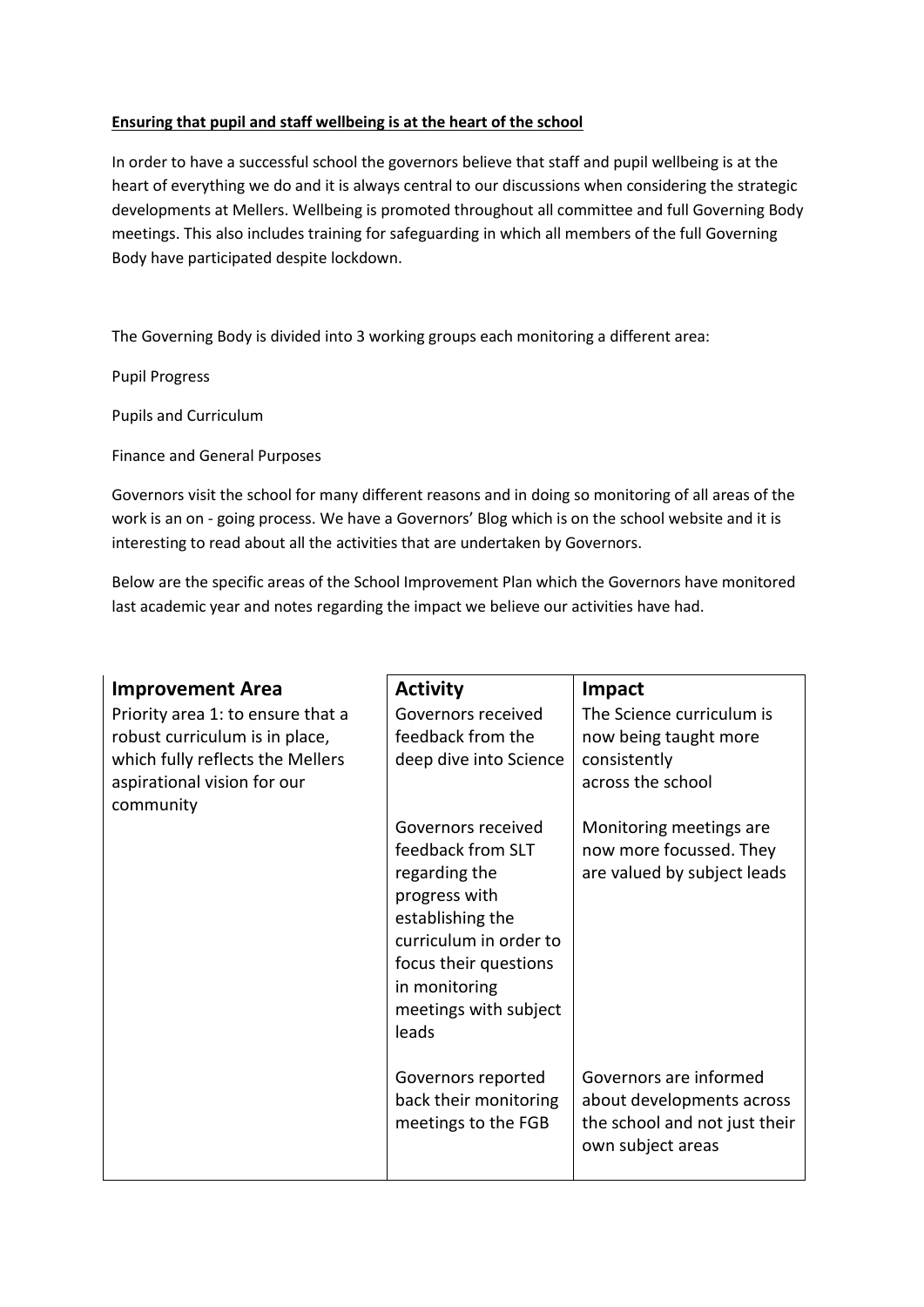|                                                                                                                                                                                           | Governors<br>experienced online<br>learning and received<br>feedback from<br>parents and pupils      | Governors had first-hand<br>experience of online<br>learning and were assured<br>that it was of the best<br>quality. Engagement figures<br>with online learning<br>supported this                                |
|-------------------------------------------------------------------------------------------------------------------------------------------------------------------------------------------|------------------------------------------------------------------------------------------------------|------------------------------------------------------------------------------------------------------------------------------------------------------------------------------------------------------------------|
| Priority area 2: to further embed<br>reading as a strength of Mellers<br>practice                                                                                                         | Governors received<br>feedback from the<br><b>Reading Recovery</b><br>Team                           | Governors were assured<br>that although an expensive<br>provision the programme<br>had an impact on the<br>progress of pupils and it<br>contributed significantly to<br>the success of reading at<br>the school. |
|                                                                                                                                                                                           | Governors joined the<br>external Advisor for<br>the reading review                                   | The impact of the emphasis<br>on reading is making a<br>significant difference. It was<br>endorsed by the advisor<br>and we received areas for<br>development.                                                   |
|                                                                                                                                                                                           | Governors supported<br>the financing of the<br>new school library                                    | The library is created and<br>set to be a significant<br>learning hub in the school,<br>which was the vision of the<br>pupils.                                                                                   |
| Priority area 3: to ensure that<br>every member of the Mellers<br>community is aiming to be 'the<br>best that they can be' within a<br>culture which is positive, happy<br>and respectful | Governors received a<br>detailed briefing from<br>staff leading the<br>wellbeing agenda in<br>school | Governors were assured<br>that this priority area<br>continues to be a key driver<br>to children making progress<br>in their academic work.                                                                      |